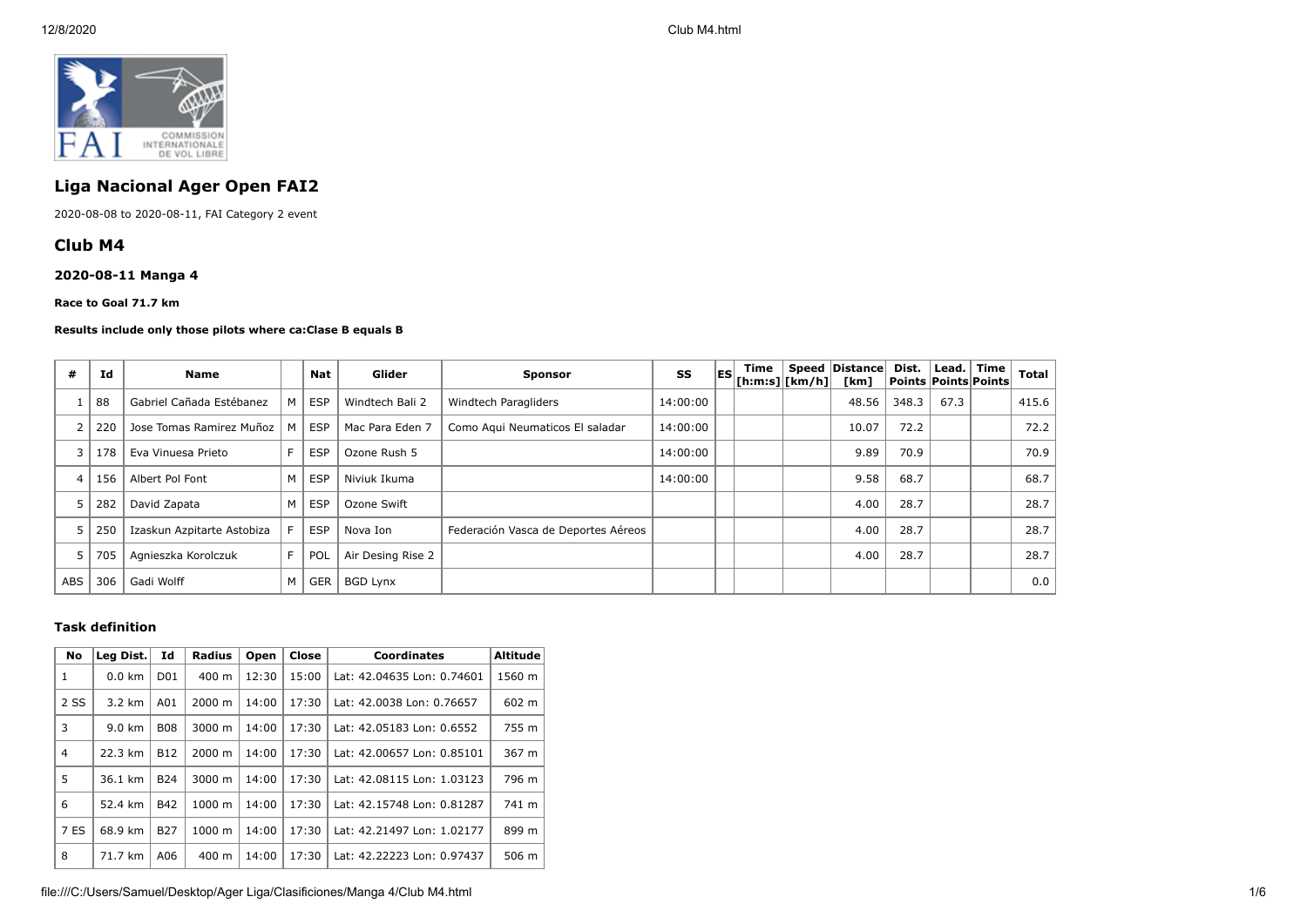12/8/2020 Club M4.html

### **Notes**

| Ιd | Name                       | Note |  |  |
|----|----------------------------|------|--|--|
|    | 306   Gadi Wolff   Ausente |      |  |  |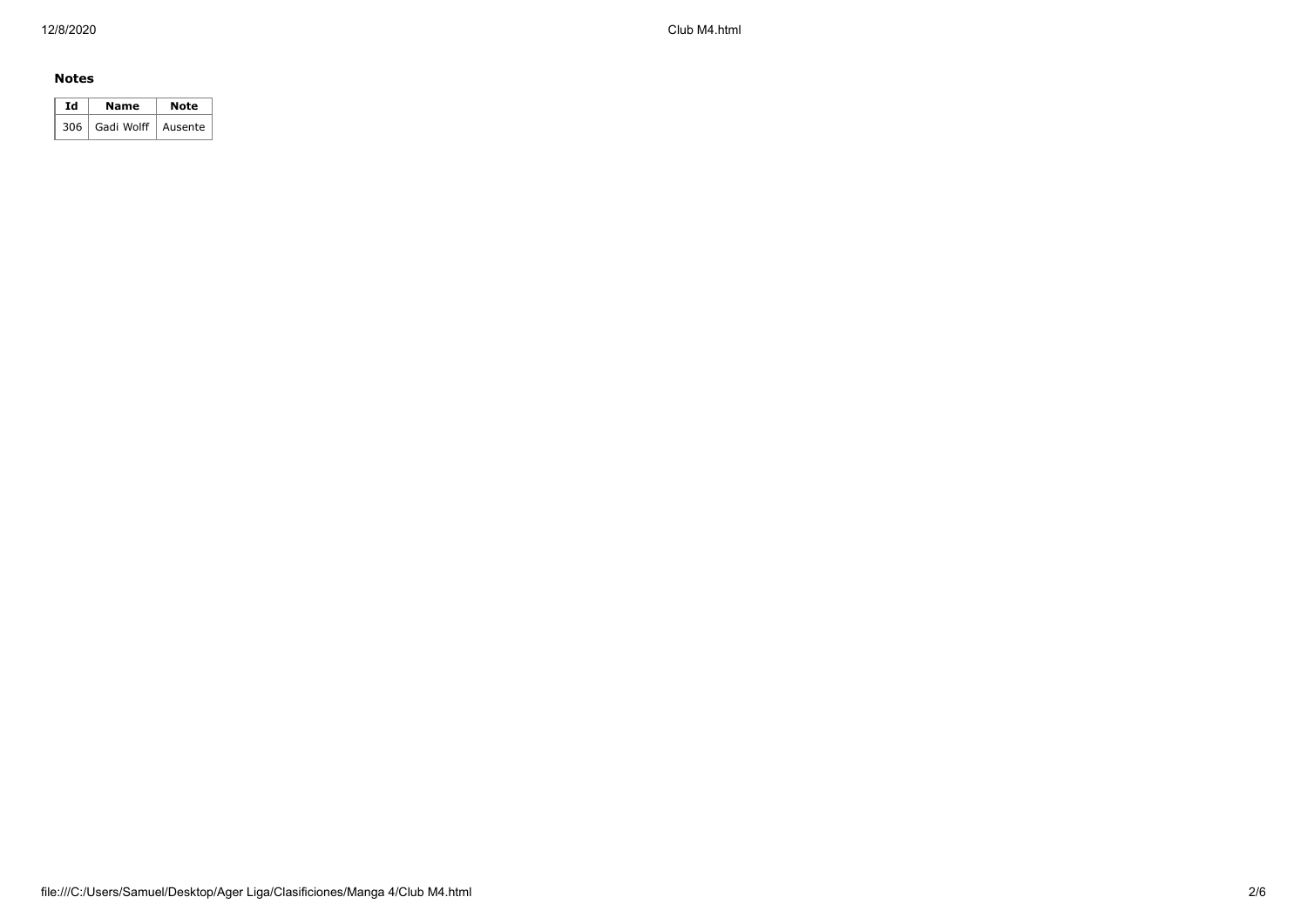12/8/2020 Club M4.html

**Pilots not yet processed (NYP)**

**Id Name**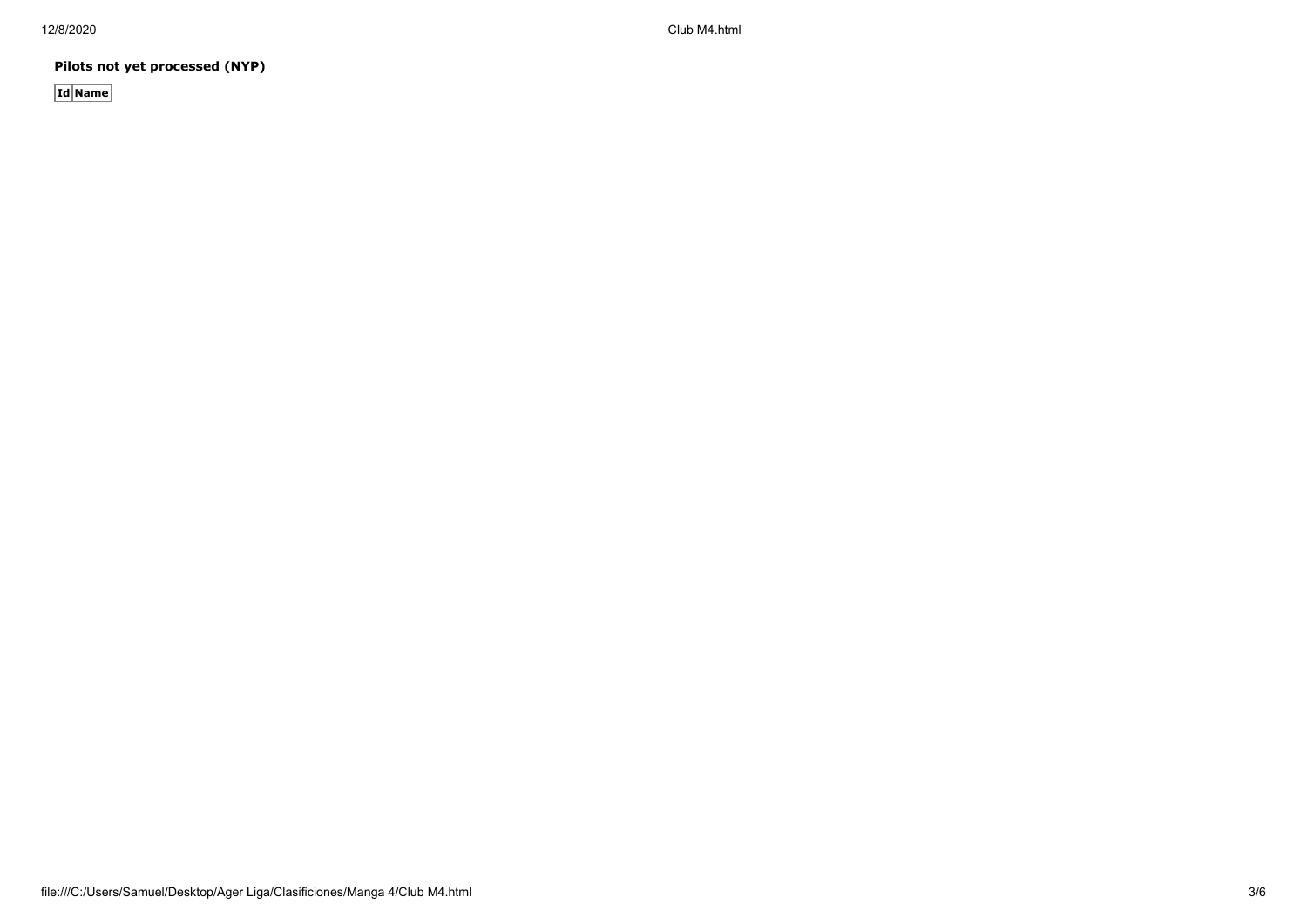12/8/2020 Club M4.html

#### **Task statistics**

| param                           | value                     |
|---------------------------------|---------------------------|
| ss distance                     | 65.592                    |
| task_distance                   | 71.711                    |
| launch_to_ess_distance          | 68.904                    |
| no_of_pilots_present            | 7                         |
| no_of_pilots_flying             | 7                         |
| no_of_pilots_lo                 | 7                         |
| no of pilots reaching nom dist  | 1                         |
| no_of_pilots_reaching_es        | 0                         |
| no_of_pilots_reaching_goal      | 0                         |
| sum_flown_distance              | 87.471                    |
| best_dist                       | 48.555                    |
| best_time                       | 0                         |
| worst_time                      | 0                         |
| qnh_setting                     | 1013.25                   |
| no_of_pilots_in_competition     | 8                         |
| no of pilots landed before stop | 0                         |
| sum_dist_over_min               | 62.089                    |
| sum_real_dist_over_min          | 62.089                    |
| sum_flown_distances             | 87.471                    |
| best_real_dist                  | 48.555                    |
| last_start_time                 | 2020-08-11T14:00:00+02:00 |
| max_time_to_get_time_points     | 0                         |
| goalratio                       | 0                         |
| arrival_weight                  | 0                         |
| departure_weight                | 0                         |
| leading_weight                  | 0.162                     |
| time_weight                     | 0                         |
| distance_weight                 | 0.838                     |
| smallest_leading_coefficient    | 3.0294                    |
| available_points_distance       | 348.2837                  |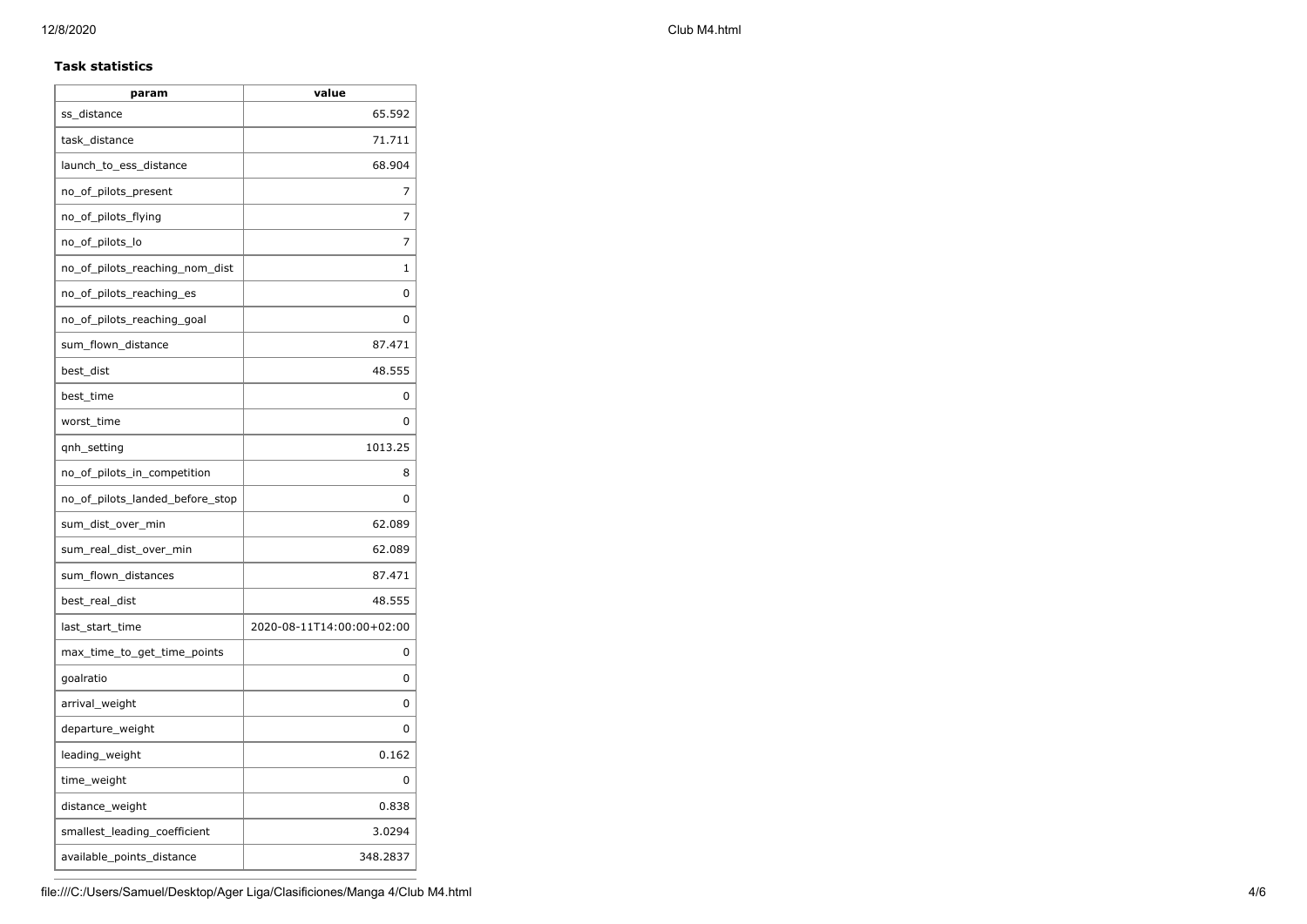| param                       | value    |
|-----------------------------|----------|
| available_points_time       | $\Omega$ |
| available_points_departure  | 0        |
| available_points_leading    | 67.3293  |
| available_points_arrival    | U        |
| time_validity               | 1        |
| launch_validity             | 1        |
| distance_validity           | 0.4156   |
| stop_validity               | 1        |
| day_quality                 | 0.4156   |
| ftv_day_validity            | 0.4156   |
| time_points_stop_correction | ი        |

## **Scoring formula settings**

| param                                        | value        |
|----------------------------------------------|--------------|
| id                                           | GAP2020      |
| use_distance_points                          | 1            |
| use_time_points                              | 1            |
| use_departure_points                         | $\Omega$     |
| use_leading_points                           | $\mathbf{1}$ |
| use_arrival_position_points                  | $\Omega$     |
| use_arrival_time_points                      | $\Omega$     |
| time points if not in goal                   | $\Omega$     |
| jump_the_gun_factor                          | $\Omega$     |
| jump_the_gun_max                             | $\Omega$     |
| use_1000_points_for_max_day_quality          | $\Omega$     |
| normalize_1000_before_day_quality            | $\Omega$     |
| time_validity_based_on_pilot_with_speed_rank | 1            |
| bonus_gr                                     | 4            |
| no pilots in goal factor                     | 0.8          |
| task_stopped_factor                          | 0.7          |
| min dist                                     | 4            |
| nom_dist                                     | 40           |

### 12/8/2020 Club M4.html